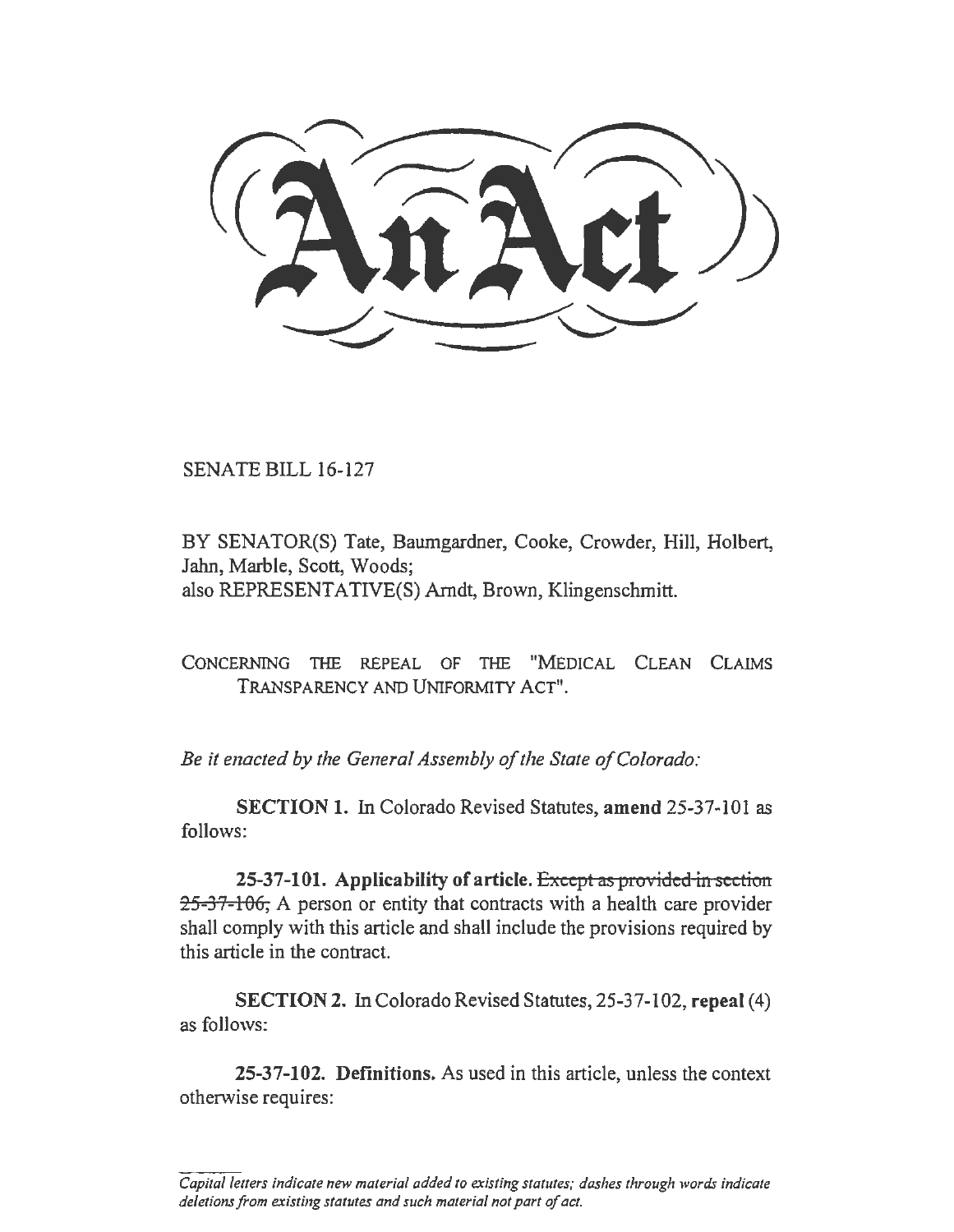(4) "Edit" means a practice or procedure, consistent with the standardized set of payment rules and claim-edits developed pursuant to section 25-37-106, pursuant to which one or more adjustments are made regarding procedure codes, including the CPT code sets and the HCPCS, that results in:

 $(a)$  Payment for some, but not all, of the codes;

(b) Payment for a different code,

 $(c)$  A reduced payment as a result of services provided to a patient that are claimed under more than one code on the same service date:

 $(d)$  A modified payment related to a permissible and legitimate modifier used with a procedure code, as specified in section  $25-37-106$  (2), or

(e) A reduced payment based on multiple units of the same code billed for a single date of service.

SECTION 3. In Colorado Revised Statutes, repeal 25-37-106.

SECTION 4. Effective date. This act takes effect July 1, 2016.

SECTION 5. Safety clause. The general assembly hereby finds,